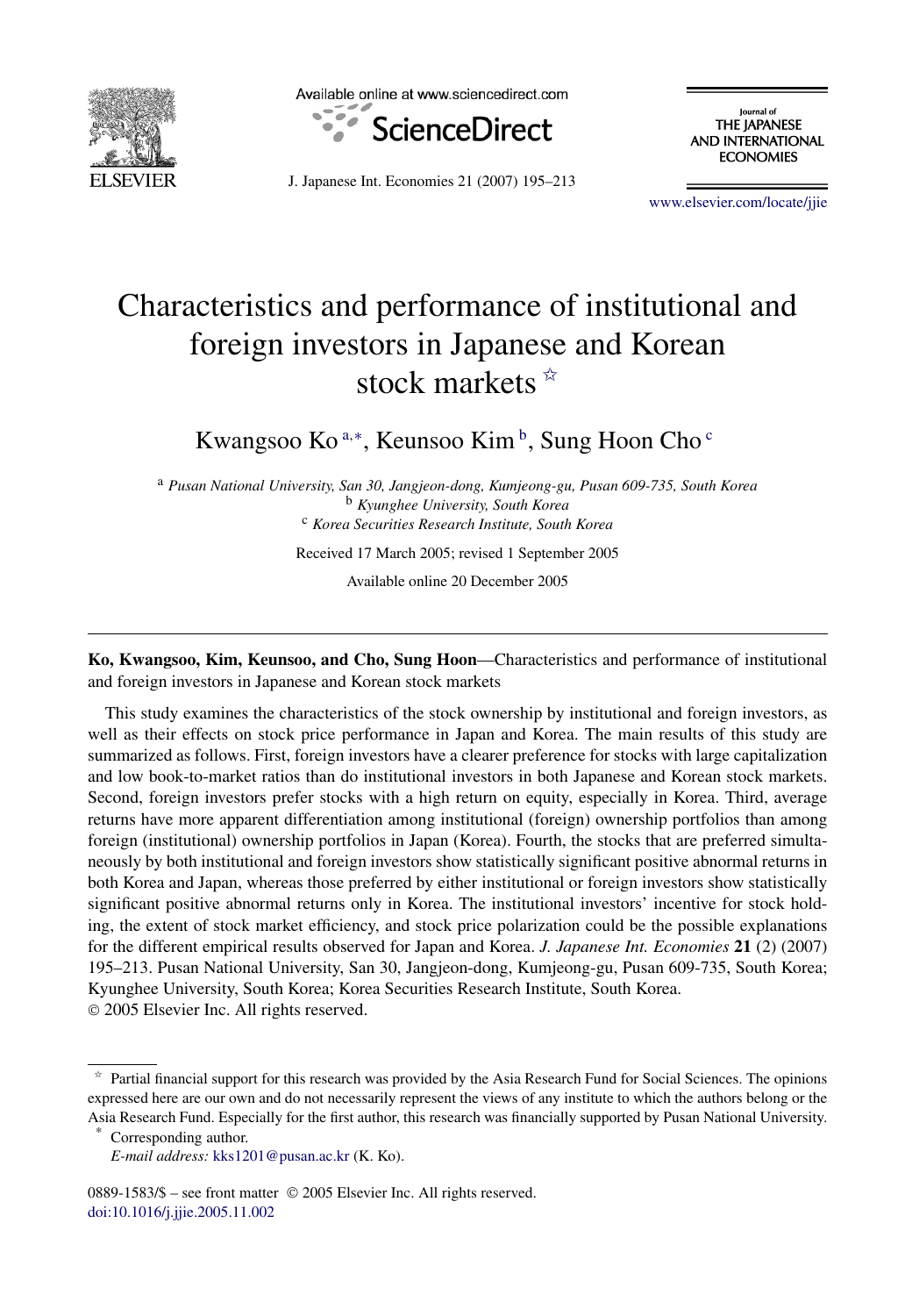## *JEL classification:* G14; G15

*Keywords:* Abnormal returns; Fama–French three-factor model; Foreign investors; Institutional investors; Ownership portfolio

## **1. Introduction**

One of the most prominent phenomena in US stock markets over the past two decades has been the rapid increase in the level of stock ownership and trading by institutional investors. Currently, institutional investors own more than 50% of stocks listed on the New York Stock Exchange, which is a common phenomenon observed in stock markets throughout the world today to greater or lesser degrees. As the importance of institutional investors in stock markets increases, both the characteristics of their investment behavior and their impact on stock prices are becoming the subject of intensive discussion and research among academics and practitioners.

A few studies have examined the preferences of institutional investors for their portfolio stocks. As institutional investors are fiduciaries that invest and manage portfolios on behalf of their trustors' interests, they must always be prepared to meet the demand for redemption. In cases where some restrictions affect their investment decisions, the preferences of institutional investors for stocks might be strikingly different from those of individual investors. [Falkenstein](#page--1-0) [\(1996\)](#page--1-0) finds that US mutual funds prefer stocks with larger capitalization, higher liquidity, higher prices and more available information. [Gompers and Metrick \(2001\)](#page--1-0) report that the 100 largest institutional investors are likely to buy stocks with larger capitalization, higher liquidity, higher book-to-market ratio (henceforth B/M), and lower return for the previous year in US stock markets. Regarding the regulatory factor applied to institutional investors, [Del Guercio \(1996\)](#page--1-0) shows that the so-called "prudent-man rule" affects the portfolio selection of institutional investors. In an intertemporal context, [Bennett et al. \(2003\)](#page--1-0) report that institutional investors have shifted their preferences toward smaller and riskier stocks over time.

The empirical evidence that institutional investors share common preferences for stocks in their portfolio implies that their trading behavior might show similar patterns. Herd behavior and positive feedback trading are two controversial issues in current institutional trading. While [Lakonishok et al. \(1992\)](#page--1-0) find some evidence against institutional herd behavior, [Nofsinger and](#page--1-0) [Sias \(1999\)](#page--1-0) and [Wermers \(1999\)](#page--1-0) provide supporting evidence in US stock markets. Recently [Kim](#page--1-0) [and Nofsinger \(2005\)](#page--1-0) show institutional herd behavior in Japan, but not as strong as in the US. Institutional positive feedback trading is also observed by [Nofsinger and Sias \(1999\),](#page--1-0) [Wermers](#page--1-0) [\(1999\),](#page--1-0) but not by [Lakonishok et al. \(1992\).](#page--1-0)

The next issue following the preferences and trading behavior of institutional investors is the effect of their trading on stock prices. Both [Lakonishok et al. \(1992\)](#page--1-0) and [Chan and Lakonishok](#page--1-0) [\(1993\)](#page--1-0) fail to provide any significant evidence that institutional trading is either stabilizing or destabilizing stock markets. [Gompers and Metrick \(2001\)](#page--1-0) find that the premium for small stocks almost completely disappeared in US stock markets as the importance of institutional investors increased. Recently, [Chiyachantana et al. \(2004\)](#page--1-0) report that the underlying market condition is a major determinant of the price impact and of the asymmetry between price impacts of institutional buy and sell orders.

For stock markets outside the US, especially emerging markets, similar research has been conducted on foreign investors in lieu of institutional investors. Since the late 1980s many countries have allowed foreigners to invest in their stock markets. As a consequence, the importance